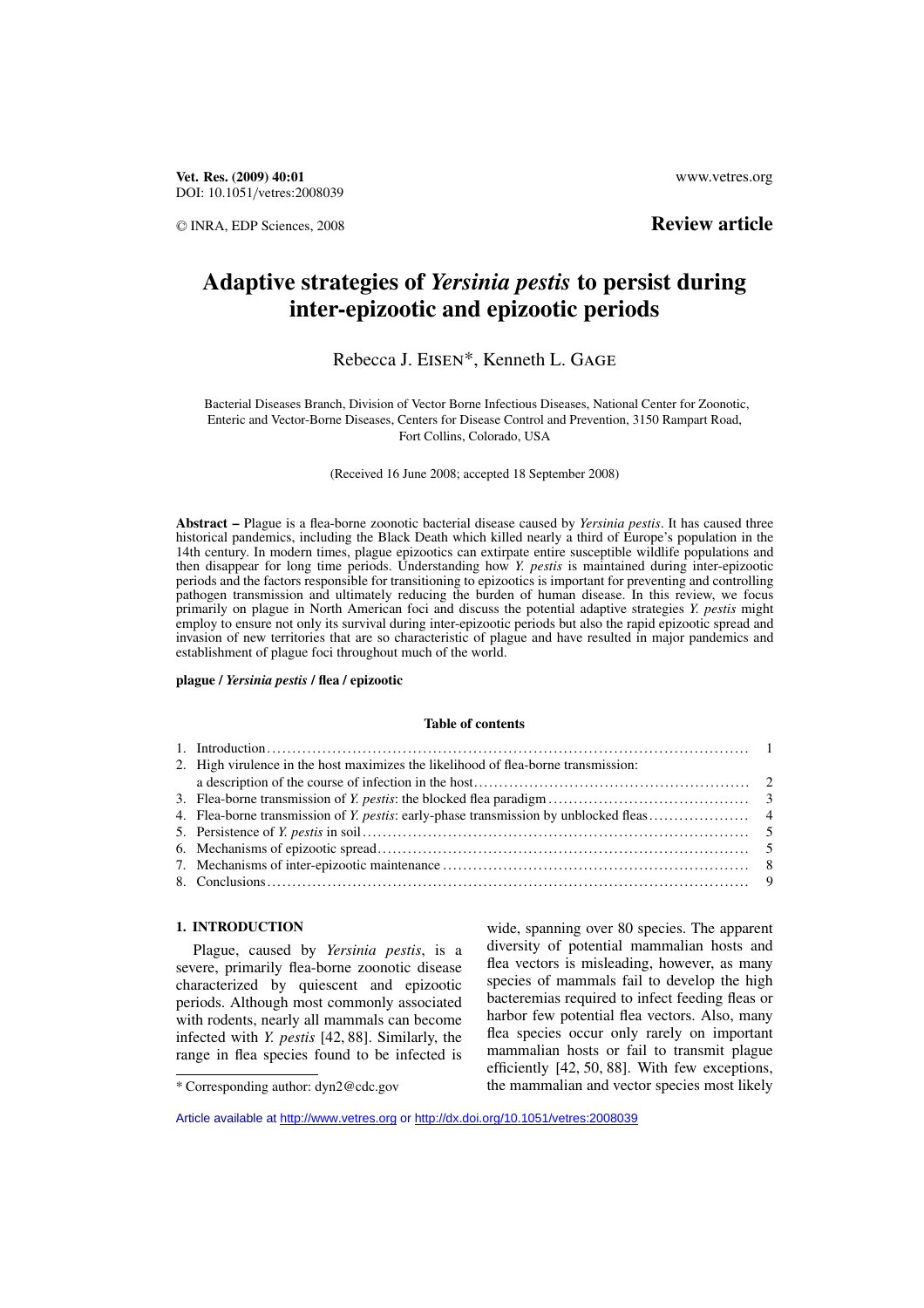to meet these requirements are rodents and their fleas, respectively. When sufficiently abundant, these highly susceptible rodent species and their fleas often sustain rapidly spreading epizootics that can decimate other wildlife species and elevate human exposure risks.

Despite more than a century of investigation into the epidemiology and ecology of plague we still know remarkably little about many key aspects of the natural cycles of *Y. pestis* and the strategies used by this bacterium to support its survival. For example, the means by which *Y. pestis* persists during interepizootic periods remains largely unknown and has been the focus of speculation for over a century. Proposed explanations include long-term persistence in fleas, hibernating hosts, or soil [6, 11, 14, 28, 42, 51, 72, 75, 88, 103]. More commonly, within plague-endemic areas, *Y. pestis* is believed to be transmitted in maintenance cycles involving "enzootic" hosts that, at a population level, display a heterogeneous response to infection [41, 42, 86, 87]. That is, some hosts are highly susceptible to infection, while others are resistant. Occasionally, the infection spreads from enzootic hosts to highly susceptible populations resulting in an amplification or epizootic phase. While this proposed interplay between epizootic and enzootic cycles has dominated the literature for the last few decades [5, 39, 41, 42, 88], very little evidence exists to support the occurrence of truly independent enzootic and epizootic transmission cycles. Instead, the vertebrateflea enzootic cycles that maintain *Y. pestis* may differ from those that serve to amplify infection during epizootic periods [42, 88] only in the rates of transmission and numbers of hosts infected. In this review, we focus primarily on plague in North American foci and discuss the potential adaptive strategies *Y. pestis* might employ to ensure not only its survival during inter-epizootic periods but also the rapid epizootic spread and invasion of new territories that are so characteristic of plague and have resulted in major pandemics and establishment of plague foci throughout much of the world.

### **2. HIGH VIRULENCE IN THE HOST MAXIMIZES THE LIKELIHOOD OF FLEA-BORNE TRANSMISSION: A DESCRIPTION OF THE COURSE OF INFECTION IN THE HOST**

As recently as 1 500–20 000 years ago, *Y. pestis* evolved from *Y. pseudotuberculosis*, a relatively benign enteric bacterium that is transmitted through contact with contaminated food and water [1]. In striking contrast to its closely related progenitor, *Y. pestis* is extremely virulent, with mortality of untreated infections in humans ranging from 50–100%, depending on the route of exposure [69, 86]. As part of its transition from an enteric to vector-borne pathogen, *Y. pestis* has acquired two unique plasmids (pPla and pMT1), shed genes required for persistence outside the vertebrate or vector and gained apparently new functions for several chromosomal genes [28, 48, 50, 82, 83, 108]. Although much of this material has been reviewed elsewhere, it is worth summarizing some of the adaptations of *Y. pestis* to produce the extremely high bacterial concentrations that typify plague infections.

In laboratory animals, bacterial concentrations usually reach  $10^8-10^9$  cfu/mL of blood [17, 27, 93]. This markedly high level of bacteremia and associated virulence to the vertebrate host is likely to have evolved as a result of the bacteria's reliance on transmission by infectious fleas [70]. Because of the small volume of blood consumed  $(0.1-0.3 \mu L)$ per blood meal [50,82]) by a feeding flea, bacteremia in the host must be at least  $10^6$  cfu/mL to reliably infect these insects [37, 70]. While attaining such high bacteremias raises the risk that hosts will die of the septic shock, systemic inflammatory response syndrome, multi-organ failure and hemorrhaging associated with late stage *Y. pestis* infections, this apparent disadvantage appears to be offset by the likelihood that at least some fleas will complete feeding prior to the host's death and thus acquire sufficient bacteria to become infectious to other animals during subsequent blood meal feedings [42]. In addition, pathogen-induced host mortality forces newly infected fleas to seek alternative hosts, thus increasing the likelihood

Page 2 of 14 (*page number not for citation purpose*)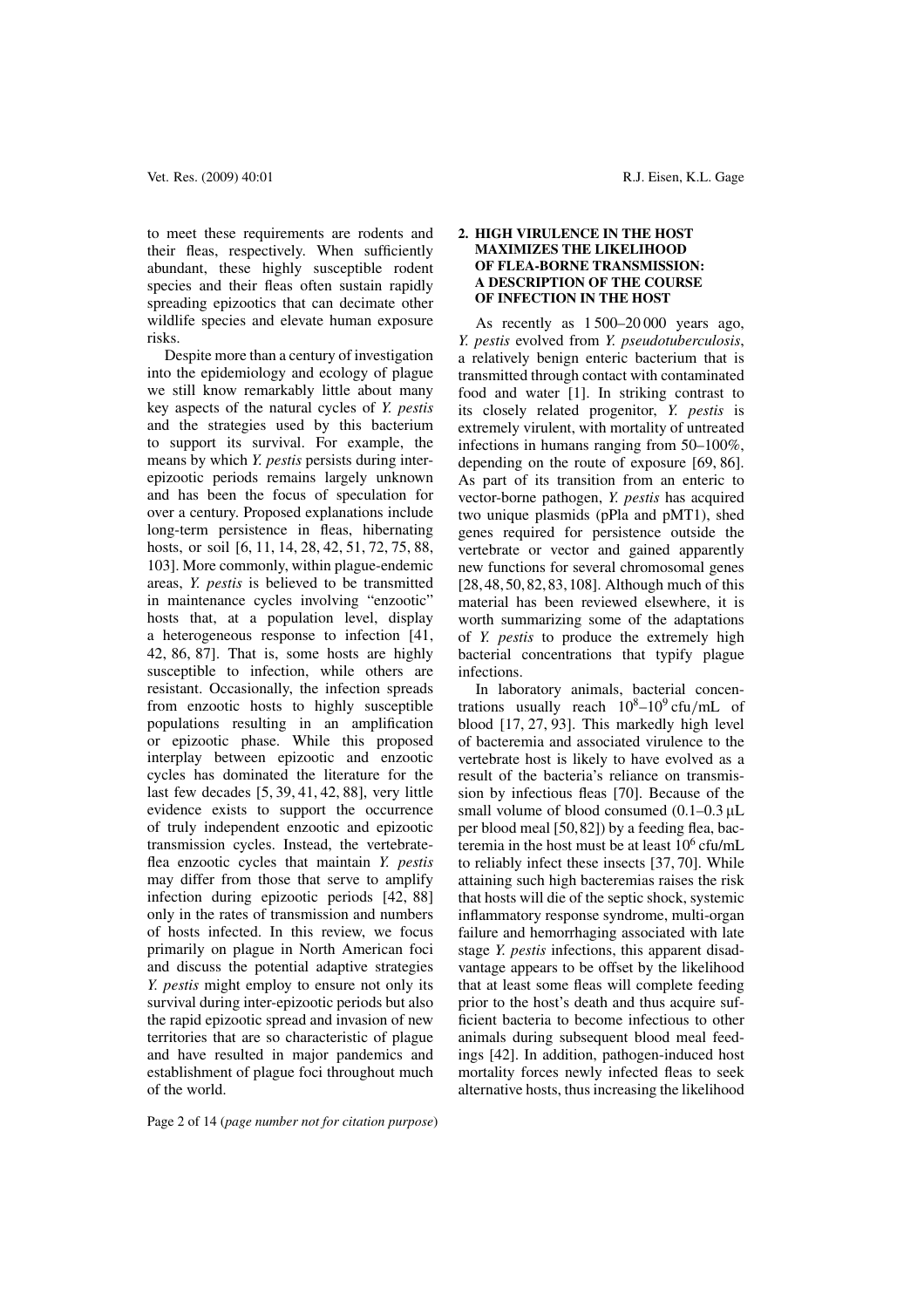of transmission to another host of the same or different species [50]. It should be noted that unlike ticks or mosquitoes which seek new hosts for each subsequent blood meal they consume, fleas are likely to feed repeatedly on the same host and will change hosts only under such circumstances as the death of the host, close social contact among hosts of the same species, or the appearance of newly born host young in nests or burrows.

After an infectious flea bites a susceptible vertebrate host, several bacterial genes are upregulated allowing *Y. pestis* to evade the immune system and disseminate to the lymphatic system. Pla, a surface protease, encoded on the pPla plasmid that was acquired after divergence from *Y. pseudotuberculosis*, is typically believed to be required for dissemination from the intradermal bite site [65]. However, recent work has cast doubt upon this conclusion [46, 104]. Upon entry to the host's body *Y. pestis* can infect macrophages which may carry the bacteria to regional lymph nodes where they multiply, express F1 antigen (caf1) and pH6 antigen, and give rise to the characteristic buboes of plague (bubonic plague), which are highly swollen lymph nodes that are heavily infected with *Y. pestis* [101]. *Y. pestis* bacteria leaving the macrophage for an extracellular existence bear F1 capsular antigen and express pH6 antigen (PsaA), both of which help render the bacterium resistant to further phagocytosis [29] and enable it to circulate freely in the bloodstream. Once phagocytosisresistant *Y. pestis* gain access to the bloodstream of susceptible hosts they begin to multiply rapidly and quickly reach densities  $(>10^6$  bacteria/mL blood) sufficient to infect feeding fleas [37, 93].

### **3. FLEA-BORNE TRANSMISSION OF** *Y. PESTIS***: THE BLOCKED FLEA PARADIGM**

In 1914, Bacot and Martin described the blocked flea paradigm of *Y. pestis* transmission [4]. Under this scenario, a flea first consumes blood from a highly bacteremic host. Over time, the plague bacilli multiply within the proventriculus and midgut, eventually forming a blockage in the proventriculus, which is a globular structure lying between the flea's esophagus and midgut (stomach). The interior of the proventriculus is lined with a series of spines that prevent ingested blood cells from flowing back towards the mouth of the flea. In some species of fleas, such as the Oriental rat flea, *Xenopsylla cheopis*, the proventriculus also serves as a site for initial colonization and eventual blockage (occlusion) of the flea gut by multiplying *Y. pestis* [4, 37]. Recent molecular studies have demonstrated that proventricular block formation is regulated by a group of chromosomal genes called the hemin storage locus (hms), which is upregulated at ambient temperatures and not expressed at 37 ◦C. *hms* is required for successful colonization of the proventriculus, but not for colonization of the midgut [47]. In contrast, the *Yersinia* murine toxin (ymt), located on the newly acquired pMT1 plasmid, is a phospolipase required for survival in the midgut of the flea [49]. In addition to proventricular blockage, biofilm can cause a partial blockage, or may be useful for forming large bacterial aggregations that help prevent the bacteria from being passed in feces [50].

Although block formation can occur as early as 5 days post infection (d.p.i.), it is not typically observed until 2–3 weeks p.i. [17, 37, 39, 57, 58]. Blockage of the gut by the proliferating *Y. pestis* and its products (biofilm) prevents newly ingested blood from reaching the midgut, thus causing the flea to starve. It further disrupts proper function of the proventriculus, allowing blood to reflux from the midgut to the mouthparts. As a result of the proventricular blockage, the flea increases its feeding attempts but cannot satisfy its hunger because of its inability to pass the ingested blood through the foregut and into the midgut. In an effort to clear its gut blockage a flea will often regurgitate the contents of its foregut. Although these attempts to feed and then clear the blockage through regurgitation are unsuccessful, the vigorous movement of materials in the flea's foregut results in mixing of newly ingested blood with bits of *Y. pestis*bearing material cleaved from the blockage.

(*page number not for citation purpose*) Page 3 of 14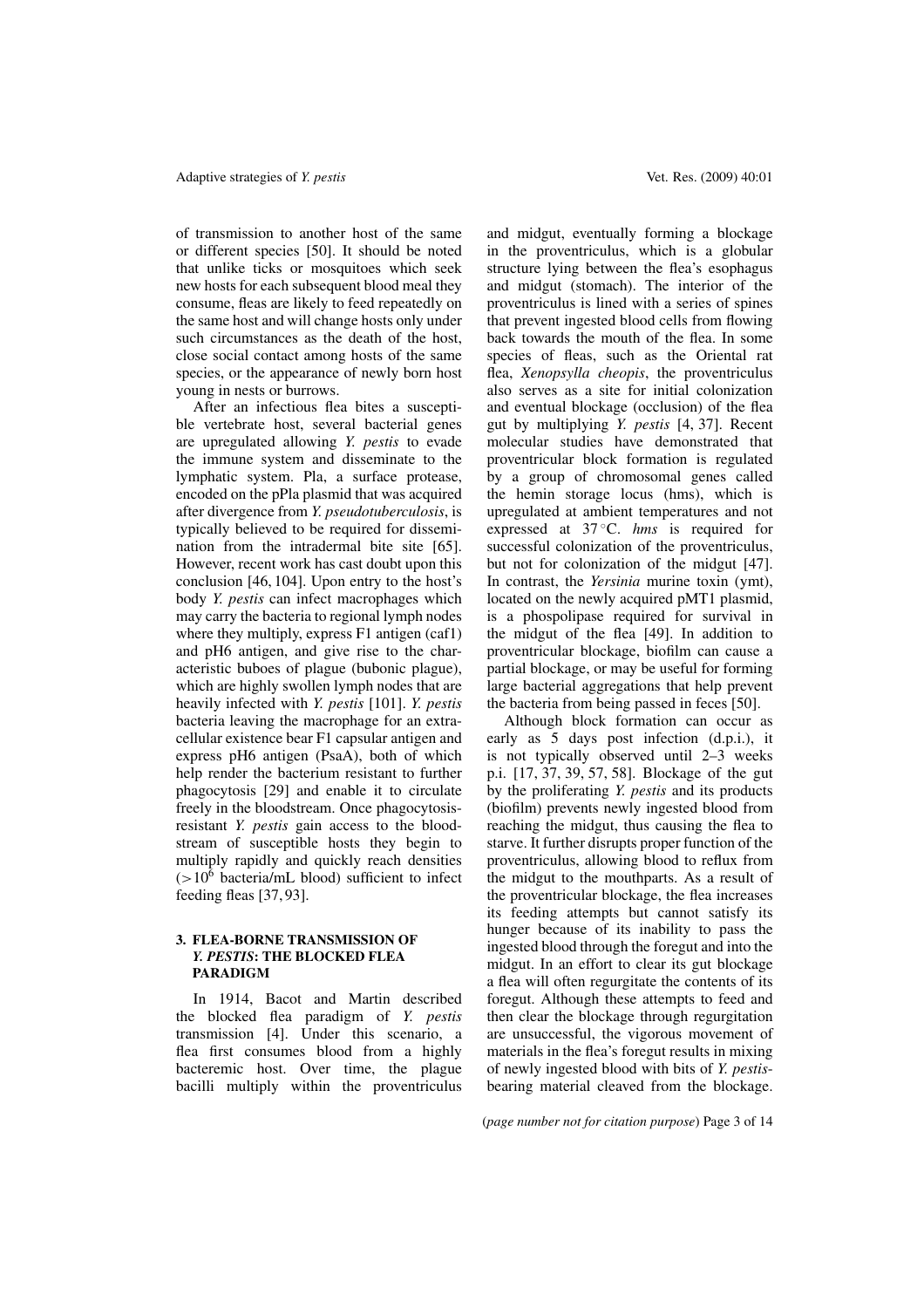Under the scenario of transmission of plague bacteria by blocked fleas, infection of the host results from regurgitation of this mixture of blood and *Y. pestis-*bearing blockage material back into the site of the initial flea bite.

Experimental evaluation of transmission efficiency by blocked rat fleas (*X. cheopis*), have revealed that the probability of a single bite resulting in transmission is quite low [17, 37, 39, 70, 105]. Despite such low transmission efficiency, increased daily feeding rates by starving, blocked fleas, leads to an increase in estimates of the number of secondary infections arising from a focal infection (vectorial capacity) [30, 70]. Although Bacot and Martin [4] proposed that a partially blocked flea may be even more efficient as a vector, and that block formation is extremely rare in most species of fleas [17, 39, 42], the blocked-flea scenario has dominated the plague literature as the primary and only significant means of flea-borne transmission of *Y. pestis*. For example, vector efficiency is often equated with a flea's ability to block [39, 50, 51, 64, 67, 70, 88].

# **4. FLEA-BORNE TRANSMISSION OF** *Y. PESTIS***: EARLY-PHASE TRANSMISSION BY UNBLOCKED FLEAS**

While there is no doubt that the unique ability of *X. cheopis* to form a proventricular blockage which causes the flea to increase its daily biting rate enhances its ability to efficiently transmit *Y. pestis*, several observations have led to the need to identify an alternative flea-borne mechanism of transmission. First, most flea species, including those presumed to be important vectors of *Y. pestis*, do not readily form proventricular blockages [17, 39, 42]. Yet, ridding hosts of their fleas effectively halts pathogen transmission, thus implicating fleas in epizootic and epidemic transmission [33,45, 54, 88, 94]. Second, transmission by blocked fleas, which requires a long extrinsic incubation period prior to a short infectious window that is often followed by death of the flea due to starvation, cannot sufficiently explain the rapid rate of spread that typifies plague

Page 4 of 14 (*page number not for citation purpose*)

epidemics and epizootics [30, 70, 103]. Some have suggested that transmission by blocked fleas is important primarily during interepizootic transmission, but that mechanical transmission by unblocked fleas is significant during epizootics [17, 59, 60, 90]. Despite these assertions, true mechanical transmission, which would occur in fleas as a result of contamination of the vector's mouthparts by viable *Y. pestis*, has been discounted because bacteria survive on the mouth parts for less than 3 h [13]. As a result, early studies on flea-borne transmission typically focused on the period of time after which block formation was expected to occur [17, 37, 39, 57, 58]. In some instances, transmission by unblocked fleas was observed 1–4 d.p.i. [4, 17, 37, 52, 73, 88, 102, 105], but the results were often viewed as anomalous or attributed to occurring by mass action (i.e., unnaturally high flea loads).

Recently, several studies have explicitly evaluated the efficiency of several flea species to transmit *Y. pestis* during the first few days after being allowed to ingest a highly bacteremic blood meal but prior to the development of a proventricular blockage [30– 35, 106, 107]. In these studies, fleas were exposed via an artifical feeding system to rat blood infected with a fully-virulent strain of *Y. pestis* at concentrations reflecting a terminal septicemia in the host. Fleas that consumed a bloodmeal were presumed to be infected and were held for 3 h to 4 d.p.i. before being allowed to feed on a naïve mouse. Studies with *X. cheopis* and *O. montana* revealed that, in contrast to the blocked flea model, these fleas were immediately infectious and could efficiently transmit *Y. pestis* for at least 4 d.p.i. [30, 32]. Thus far, each of the six species evaluated have demonstrated the ability to successfully transmit by this process, termed early-phase transmission [30], although efficiency differs among species [30–33, 106, 107].

Although the mechanism of early-phase transmission remains unclear, several pieces of evidence suggest that transmission efficiency is related to the location of the bacteria within the digestive tract at the time of transmission. First, in studies that provided previously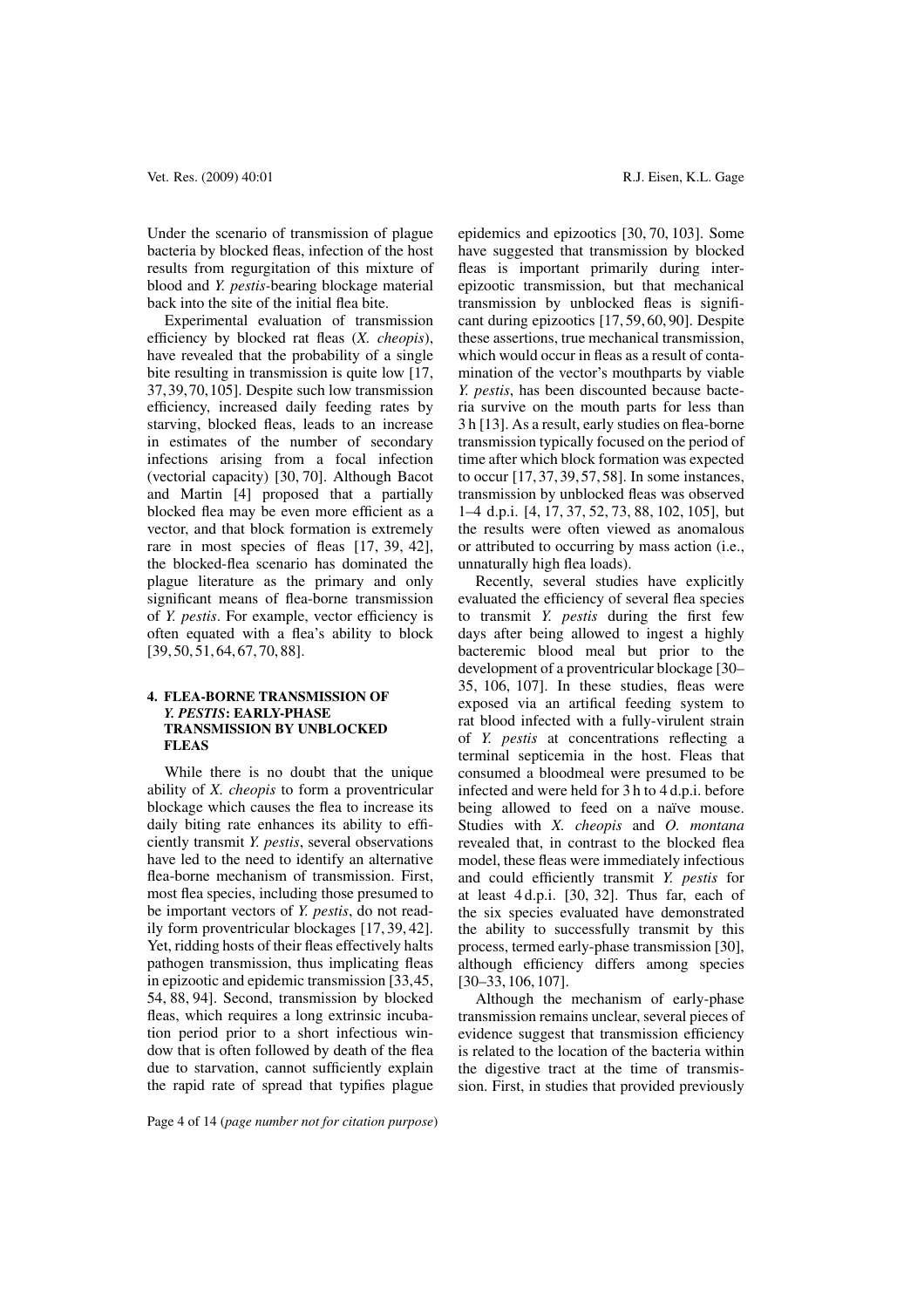infected fleas with uninfected "maintenance" blood meals before their ability to transmit was measured, transmission efficiency waned following consumption of infectious blood [31, 106, 107]. Second, fleas that defecate copious amounts of partially digested blood during, or shortly after feeding (e.g., *Ctenocephalides felis*, *Aetheca wagneri*), appear to transmit infection less efficiently [33, 34]. Third, transmission efficiency is not significantly associated with bacterial loads in fleas [30–34, 106, 107]. Finally, the ability of fleas to remain infected with *Y. pestis* is affected by the type of host blood they consume. Infection prevalence and bacterial loads in *O. montana* and *X. cheopis* were significantly lower in fleas that consumed infected rabbit blood compared with infected mouse or rat blood [36]. It is possible that this is related to differences in the rates at which different blood types are digested and excreted by the flea but this has yet to be evaluated. The importance of host blood meal sources in natural *Y. pestis* transmission cycles also has yet to be demonstrated but could be an important factor in determining which hosts act as sources of infectious blood meals for vector fleas and, therefore, contribute to the maintenance of plague foci.

# **5. PERSISTENCE OF** *Y. PESTIS* **IN SOIL**

Persistence of *Y. pestis* in soil has been suggested as a possible mechanism of interepizootic persistence, epizootic spread, and as a factor defining plague foci [6, 10, 28, 42, 88, 103]. Although *Y. pestis* recently evolved from an enteric bacterium, *Y. pseudotuberculosis*, that can survive for long periods in soil and water, it is believed that selection for vectorborne transmission has resulted in the loss of many of these survival mechanisms, suggesting that long-term persistence outside of the host or vector is unlikely [1, 16, 85]. Nonetheless, previous studies have demonstrated survival of *Y. pestis* in soil under experimental conditions [6, 28, 35, 42, 75–79] or under special circumstances (low temperature, protection from UV light) in natural systems [35, 56]. The mechanism by which *Y. pestis*

is able to survive in the soil is unclear but is perhaps not surprising considering its ability to grow on many different types of media. Also, it should be noted that the soil samples used in most of these experiments were autoclaved and that the work of Eisen et al. [35] involved survival of *Y. pestis* in naturally occurring soil for only brief periods. Although the above experiments have assumed that if *Y. pestis* was to survive in soils it would do so as free-living, metabolically active and continually reproducing population of bacteria, others have proposed that *Y. pestis* may survive as an intracellular parasite of soil protozoa [26, 81, 89], in a latent form in the soil [100], within a biofilm on the surface of nematodes [21], or within host tissue [35]. If an infectious host dies before infecting fleas, survival in soil could provide a second chance to infect a new host, provided that contaminated soil can be equated with infectious soil. Although the suggestion of survival in soil as a possible maintenance mechanism is intriguing, much work needs to be done to determine whether currently published laboratory experiments or the short-term survival of *Y. pestis* in naturally occurring soil samples with known history of *Y. pestis* contamination have relevance for the long-term survival and maintenance of plague in natural foci.

#### **6. MECHANISMS OF EPIZOOTIC SPREAD**

Plague epizootics represent periods when *Y. pestis* can spread rapidly across landscapes. During such periods of time, an average focal infection gives rise to more than 1 secondary infection  $(R_0 > 1)$  [62]. Understanding the factors leading to and supporting plague epizootics is important because human infections are typically associated with such periods of amplification [8, 42]. In part, it is for this reason that the majority of field and modeling studies have focused on understanding factors that lead to and drive epizootics.

Several studies have identified associations between plague epizootics and climatic conditions [38, 84, 96, 97, 99], host abundance [23, 25], or flea infestation rates [51]. These factors are probably not mutually exclusive.

(*page number not for citation purpose*) Page 5 of 14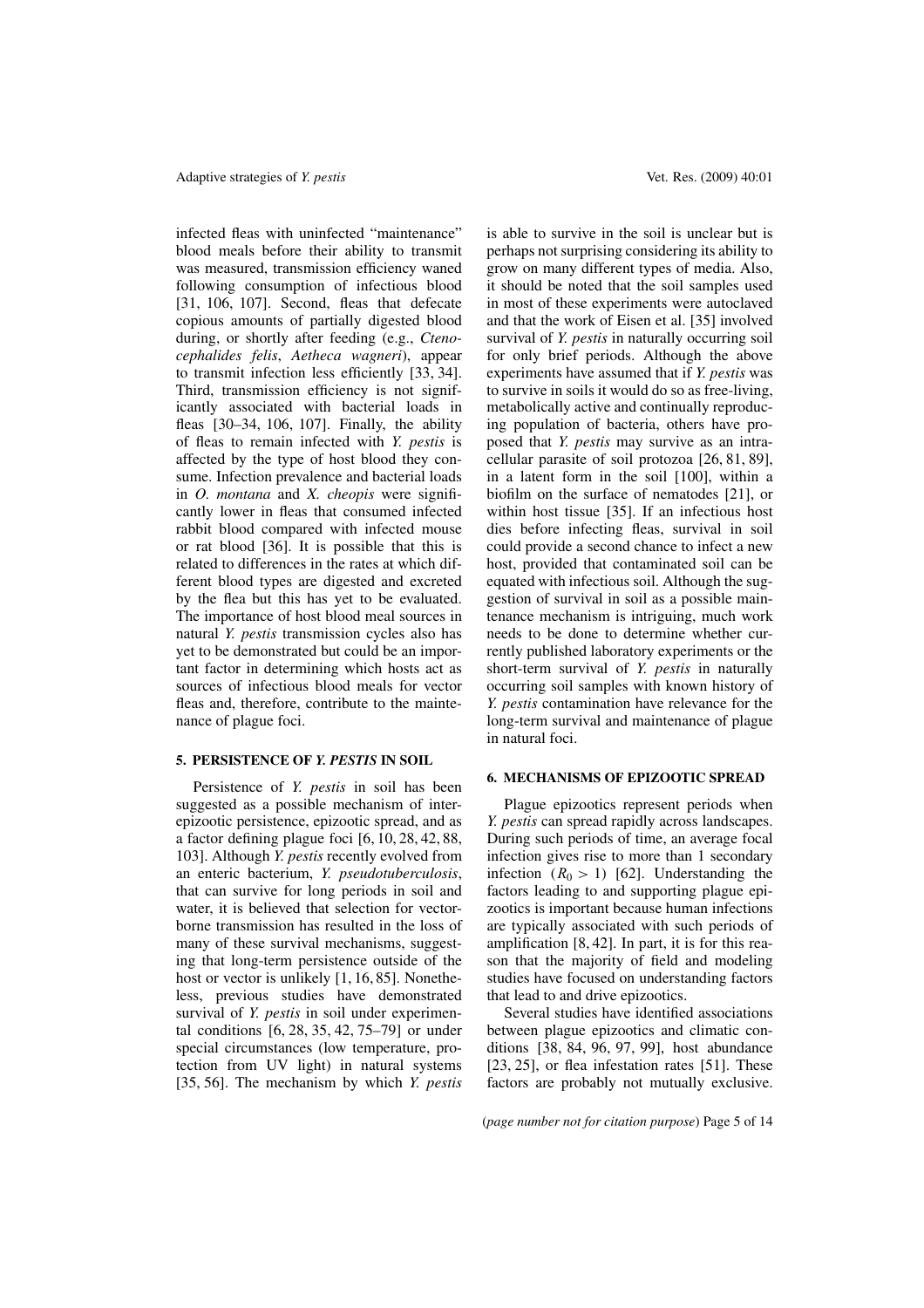As others have summarized in trophic cascade models [38, 42, 84, 96], that elevated precipitation rates lead to increases in primary vegetative production which serves to increase the abundance of food sources for rodents and thus results in increases in rodent abundance. Such an increase in rodent abundance likely results in amplification of the populations of fleas infesting rodents. Indeed, Hirst noted that rat and flea densities are closely correlated (so much so that he proposed that flea indices are predictive of rat abundance) [51]. Increased precipitation also is likely to result in increased soil moisture which could increase humidity levels in burrows. Increased burrow humidity should in turn improve flea survival because these insects are quite susceptible to desiccation [18]. Also, Krasnov et al. [64] noted that flea species with high vector potential tend to infest their hosts more abundantly than those that were classified as having lower vector potential. In many mathematical models, increasing contact rates between infectious (including vectors) and susceptible individuals typically results in an increase in the number of secondary infections arising from a focal infection [3, 23, 30, 40, 43, 70, 71]. Thus it is logical that elevated rodent densities coupled with increased flea loads per rodent would improve the likelihood of infectious fleas finding new susceptible hosts, resulting in increased numbers of secondary infections arising from a single focal infection  $(R_0 > 1)$ . Indeed, a recent mathematical model of plague transmission [25] indicates that spatial structure and host abundance are critical to predicting spatial epidemics. However, although  $R_0 > 1$  remains a prerequisite for epizootic spread, this value may need to be much larger in order for sustained spread across a landscape.

The rate of spread, however, should be strongly dependent on the extrinsic incubation period (the period of time from a flea becoming infected until it is able to transmit). As described above, the extrinsic incubation period for blocked fleas is quite long relative to early-phase transmission and thus would result in a relatively slow progression of the pathogen within a susceptible population [30].

In fact, a recent mathematical model used a novel approach to investigate the relative importance of transmission by blocked fleas, compared with airborne transmission via infectious respiratory droplets and direct contact with a "short term reservoir" [103]. The model suggests that blocked fleas cannot drive plague epizootics in black-tailed prairie dogs. The findings are well supported by empirical data from the field which show that prairie dog populations frequently experience plague epizootics in the absence of flea species that are prone to forming proventricular blockages [39, 97]. The authors of this same model concluded that perhaps fleas are important during the start of an epizootic, but that a short-term reservoir that persists for at least 2–3 weeks is necessary to drive epizootics. The proposed short-term reservoirs cited in this study echo common themes proposed previously. These include (1) resistant hosts that could serve directly as reservoirs or provide maintenance feeds for infected fleas that would later transmit *Y. pestis* to other animals, (2) soil or recently dead and decaying carcasses could serve as sources of infection by direct contact with contaminated soils or decaying tissues or through ingestion of infectious tissues, or (3) unblocked fleas that are capable of transmitting *Y. pestis*.

Among the above three possibilities, it is unlikely that resistant hosts, such as grasshopper mice [98, 103] or deer mice [2, 74, 80], could drive plague epizootics. In this context, use of the term "resistant" host applies to the population level, such that some individuals are highly susceptible, succumbing to infection, while other individuals are resistant and recover from challenge with *Y. pesti*s. If the Webb et al. [103] model is correct, a short term reservoir that is infectious for 2–3 weeks is required to drive epizootics. However, laboratory studies have demonstrated that to reliably infect feeding fleas, bacteremia must meet or exceed  $10<sup>6</sup>$  cfu per mL of blood [37, 70]. Typically, most rodents that achieve this level of infection survive for only 2 days or less after exceeding this threshold [70, 93], thus limiting the infectious period. In addition, flea loads on

Page 6 of 14 (*page number not for citation purpose*)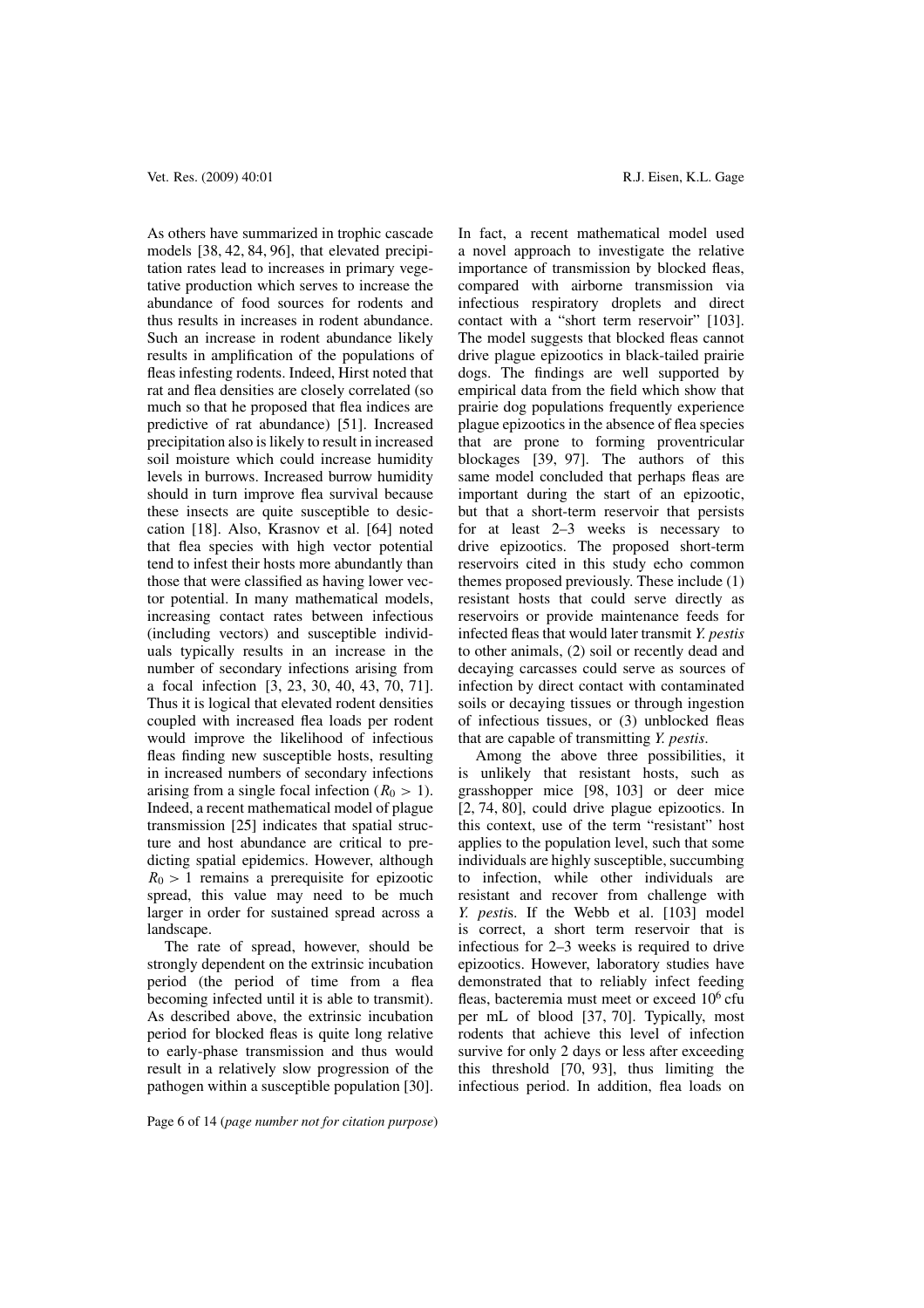host may be too low to overcome low vector efficiency. For example, transmission efficiency by *Aetheca wagneri*, the primary flea infesting deer mice, is very low [34, 39, 57]. A recent study determined that at least 68 fleas per host would be required to maintain mouse to mouse transmission by this flea [34]. However, natural infestation levels are typically below three per mouse [2, 7, 20, 53, 66, 68, 92].

Alternatively, it has been proposed that immune individuals could provide uninfected "maintenance" blood meals to keep infected fleas alive and maintain infection (thus making fleas, rather than immune rodents, shortterm reservoirs) [98, 103]. Such a mechanism might allow *Y. pestis* to temporarily persist in the wake of an epizootic when most susceptible hosts have died of infection and the likelihood of an infectious flea finding a susceptible host upon which to feed is quite low, but strong evidence for this requires further evaluation. It is possible that fleas ingesting blood from immune hosts could become cleared of infection. Bell [12] noted that previous work indicated that fleas will lose infection with *Y. pestis* more quickly after consuming a bloodmeal from an immune host. Unfortunately, supporting data or references were not provided. A recent study comparing infection prevalence and bacterial loads in fleas fed on different types of blood (rat versus rabbit versus mouse) showed that the species of host blood significantly affects the ability of fleas to retain plague bacteria in their guts, with some *X. cheopis* and *O. montana* fleas that were fed rabbit blood containing high numbers of *Y. pestis* becoming cleared of *Y. pestis* infection in as little as 2 d.p.i. [36]. These results imply that not all blood meals should be considered to have the same effect on maintaining *Y. pestis* infection in fleas.

The role of soil as a temporary reservoir and source of infection during epizootics is at this point largely hypothetical. As described above, several studies have demonstrated that *Y. pestis* can survive in autoclaved soil for many months. Recently, Eisen et al. [35] also demonstrated that plague bacteria could remain viable for at least three weeks in naturally occurring soil contaminated by blood from a dying mountain lion, a period of time that would at first glance appear to meet the criterion of Webb et al.  $\begin{bmatrix} 103 \\ 103 \end{bmatrix}$  for a 2–3 weeks reservoir of *Y. pestis* to sustain epizootic transmission. However, mere contamination of soil with viable *Y. pestis* does not indicate that these soils will be infectious to rodents or that *Y. pestis* could be acquired from them by these animals at rates sufficient to maintain epizootic transmission.

In contrast to the above two proposed short-term reservoirs, considerable evidence exists to suggest that transmission of plague by unblocked fleas could represent a significant short-term reservoir supporting the epizootic spread of plague. As early as 1947, Burroughs proposed that mechanical transmission (contamination of flea mouthparts with viable *Y. pestis*) could be important during epizootic periods [17]. The short extrinsic incubation period provided by this mode of transmission clearly could help to explain the rapid rate of spread that typifies plague epizootics. However, mechanical transmission has been discounted because plague bacteria are believed to be short-lived on the external mouthparts [13]. Like mechanical transmission, early-phase transmission requires a very short extrinsic incubation period [30], but appears to be quite common and efficient in many flea species. For example, efficient early-phase transmission has been demonstrated for several flea species that commonly infest epizootic hosts. These include *Xenopsylla cheopis* [32], which commonly infest *Rattus rattus* [42, 51, 88]; *Oropsylla montana* [30], which occur commonly on California ground squirrels and rock squirrels [22, 39, 52]; *Oropsylla hirsuta* [106] and *Oropsylla tuberculata cynomuris* [107] which frequently infest prairie dogs [15, 39, 106, 107]. Interestingly, cat fleas (*Ctenocephalides felis*) are not typically encountered on epizootic hosts [55], and although they are capable of transmitting *Y. pestis* during the early-phase, exhibit a vector efficiency that is quite low compared to such species as *X. cheopis* [33]. Similarly, *Aetheca wagneri*, a flea commonly associated with deer mice (*Peromyscus*

(*page number not for citation purpose*) Page 7 of 14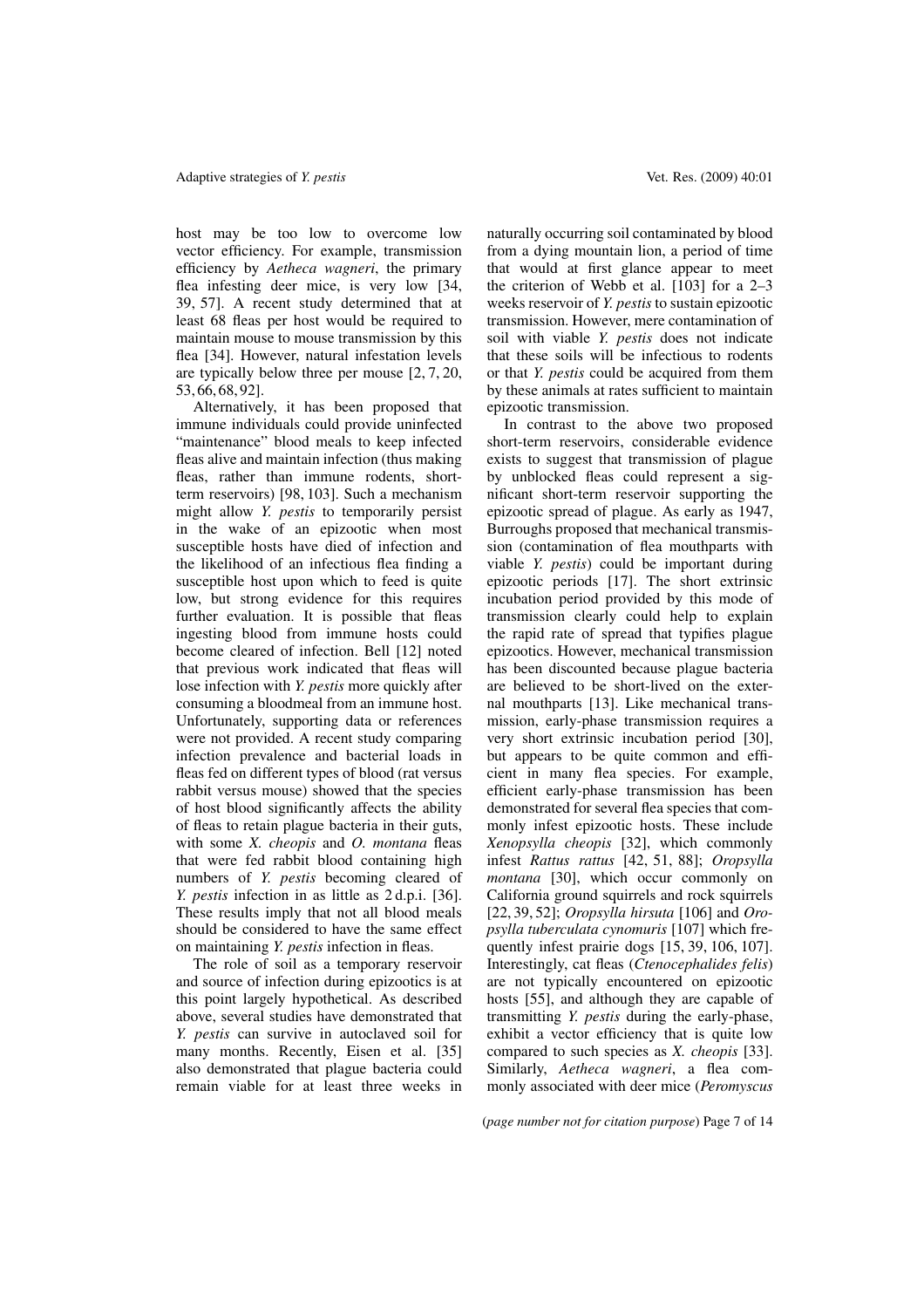*maniculatus*), is a very inefficient vector during the early-phase [34]. Interestingly, deer mice are not commonly associated with plague epizootics, but instead have been implicated as enzootic reservoirs [2, 68]. Although the sample size is limited, available data suggest that flea species that are commonly found on certain host species known to experience high mortality during plague epizootics are efficient early-phase vectors. In contrast, those fleas that are typically associated with other host species that rarely become involved in epizootics or show elevated mortality during these events appear to be inefficient vectors during the early-phase. These data suggest that early-phase transmission may be important for driving plague epizootics. Although transmission efficiency may wane after an initial highly infectious period, it is possible for individuals to remain infected long-term by infecting a secondary host and then reacquiring infection from that host as it becomes bacteremic [31]. Furthermore, it is possible that infected hostseeking fleas remain highly infectious for long periods until they consume their first uninfected blood meal. Such data provide a mechanism for unblocked fleas to fulfill the 2–3 weeks infectious window that was suggested to be important for driving epizootics [103].

# **7. MECHANISMS OF INTER-EPIZOOTIC MAINTENANCE**

Understanding how *Y. pestis* is maintained during inter-epizootic periods and the factors responsible for transitioning to epizootics is important for preventing and controlling pathogen transmission and ultimately reducing the burden of human disease. Within plagueendemic areas, some have proposed that *Y. pestis* is maintained in transmission cycles involving "enzootic" hosts [8, 41, 42, 80, 91]. Under this scenario enzootic host populations display a heterogeneous response to infection such that some hosts are highly susceptible to *Y. pestis*, developing the very high bacteremia required to infect feeding fleas before dying of infection, while other individuals are resistant to infection and may serve to provide maintenance blood meals to infectious

Vet. Res. (2009) 40:01 **R.J. Eisen, K.L. Gage** 

fleas that eventually infest susceptible hosts. Essentially, immune hosts serve to dilute the contact rate between infectious fleas and susceptible hosts, which ultimately reduces the force of infection  $(R_0)$  and is likely to result in very low rates of transmission and the threat of local extirpation of *Y. pestis* unless other reservoir mechanisms are available, including survival of the plague bacterium in offhost flea populations. The species typically proposed to act as enzootic reservoirs are western deer mice and their allies (*Peromyscus* spp.) or voles (*Microtus californicus* and perhaps other microtines) [42].

There is very little empirical evidence supporting plague persistence in independent enzootic cycles. First, as described above, it is unlikely that flea loads are sufficiently high during inter-epizootic periods to maintain host to host transmission given the low vector efficiency described for fleas associated with proposed enzootic hosts. Furthermore, presumed "enzootic" reservoirs such as deer mice or grasshopper mice are seldomly infected prior to outbreaks in susceptible "epizootic" host populations. Recently, grasshopper mice were collected from prairie dog towns before, during and for up to two years after plague epizootics. Serological evidence of exposure to *Y. pestis* in grasshopper mice was not observed prior to or two years after observed epizootic events in prairie dogs, but during epizootics, grasshopper mice were consistently seropositive [98]. Similar results were reported for deer mice from the same area [92]. These data suggest that although grasshopper mice and deer mice display a heterogeneous response to infection, they are probably not maintaining infection during inter-epizootic periods. Instead, susceptible hosts that succumb to infection may help to drive plague epizootics in prairie dogs. Additional studies combining field- and laboratory-derived data on flea infestation rates, host immunity, vector efficiency and extrinsic incubation periods for fleas associated with enzootic host species are required to evaluate the likelihood of independent enzootic transmission cycles.

It is possible that within populations of epizootic hosts (e.g., ground squirrels, rock

Page 8 of 14 (*page number not for citation purpose*)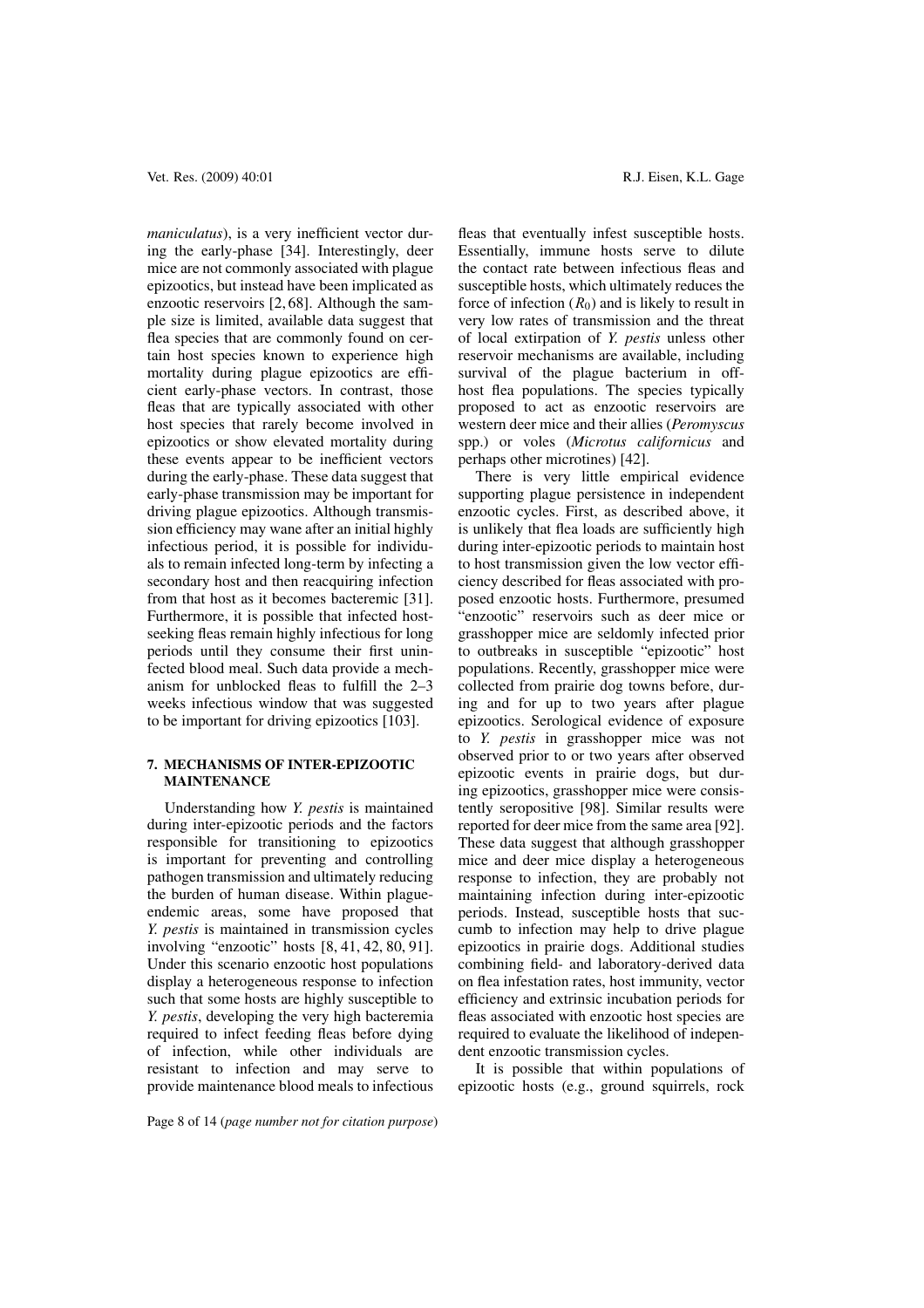squirrels), *Y. pestis* could persist during inter-epizootic periods without the need for secondary or "enzootic" hosts, providing that the host population is sufficiently large and consists of a metapopulation with a number of distinct subpopulations, each of which are spaced sufficiently far apart or separated by landscape features that allow some populations to escape infection or the epizootic to proceed slowly enough so that at least some of the affected subpopulations would recover before being subjected to another epizootic [19, 24, 42, 63, 96]. A recent study described plague transmission as a percolation phenomenon, which emphasizes the importance of spatial structure of host populations and host abundance for predicting epizootic transmission [25]. Future modeling efforts are required to evaluate how changes in flea abundance and transmission efficiency affect such model predictions.

Consistent with this notion, Krasnov et al. [64] noted that flea species with high vector potential infest a narrow taxonomic host range and are abundant on their hosts. Narrow host specificity increases the likelihood of vectors feeding on other susceptible hosts, rather than bridging to host species that display a heterogeneous response to infection. If highly efficient fleas consistently feed on susceptible hosts, perhaps secondary hosts are not required for inter-epizootic maintenance and  $R_0$  is regulated instead by changes in flea loads on susceptible hosts, which is likely related to climatic changes. Using standard vectorial capacity models [30, 70, 107], if all factors are held constant (daily biting rate, infectious period of the host, vector efficiency, extrinsic incubation period), changing the flea-host contact rates would result in local extinction  $(R_0 < 1)$ , enzootic maintenance  $(R_0 = 1)$  or epizootic spread  $(R_0 > 1)$ . The rate of spread could be regulated by the duration of host-seeking time. If the host population density is low, it would likely take longer for an infectious flea to find its next bloodmeal. However, empirical studies suggest that infectiousness of the first bloodmeal after infection remains high throughout the duration tested, but declines after feeding on

an uninfected host [30–32, 106, 107]. In some instances, when the contact rates between fleas and susceptible hosts are high, epizootics would be expected. This is consistent with the trophic cascade model described above. Of course, not all susceptible host populations experience plague epizootics following conducive climatic events, suggesting that *Y. pestis* does not remain at low levels in all host populations. In many instances, contact rates between infectious fleas and susceptible hosts likely drops below levels needed to maintain infection and local extinctions occur. Appropriate spatial structuring could allow for local persistence within plague endemic foci. Numerous verbal and quantitative models have suggested that metapopulation dynamics allow *Y. pestis* to persist in relatively small, connected rodent populations that experience local extinction and recolonization [19, 42, 51, 63, 88, 96]. The ability of *Y. pestis* to infect a broad array of hosts and vectors and perhaps its ability to persist outside of the host may allow the bacteria to hopscotch across the landscape causing long periods of quiescence followed by short, explosive epizootics.

# **8. CONCLUSIONS**

– Because flea-borne transmission requires very high bacteremia to infect the fleas and death of the host increases the likelihood of infected vectors to seek new hosts upon which to feed, there appears to be strong selection for virulence.

– Early-phase transmission coupled with the use of hosts that are highly susceptible and carry high flea loads helps explain the rapid spread that typifies plague epizootics and may play a role in "reseeding" new areas, including those that might become new foci.

– The role of blocked fleas in epidemic or epizootic spread depends on the flea species involved, infestation rates, and hostseeking flea abundance. *X. cheopis* blocks quickly compared to most fleas and has been the standard model, but probably represents an exception, rather than the norm. A combination of early-phase transmission

(*page number not for citation purpose*) Page 9 of 14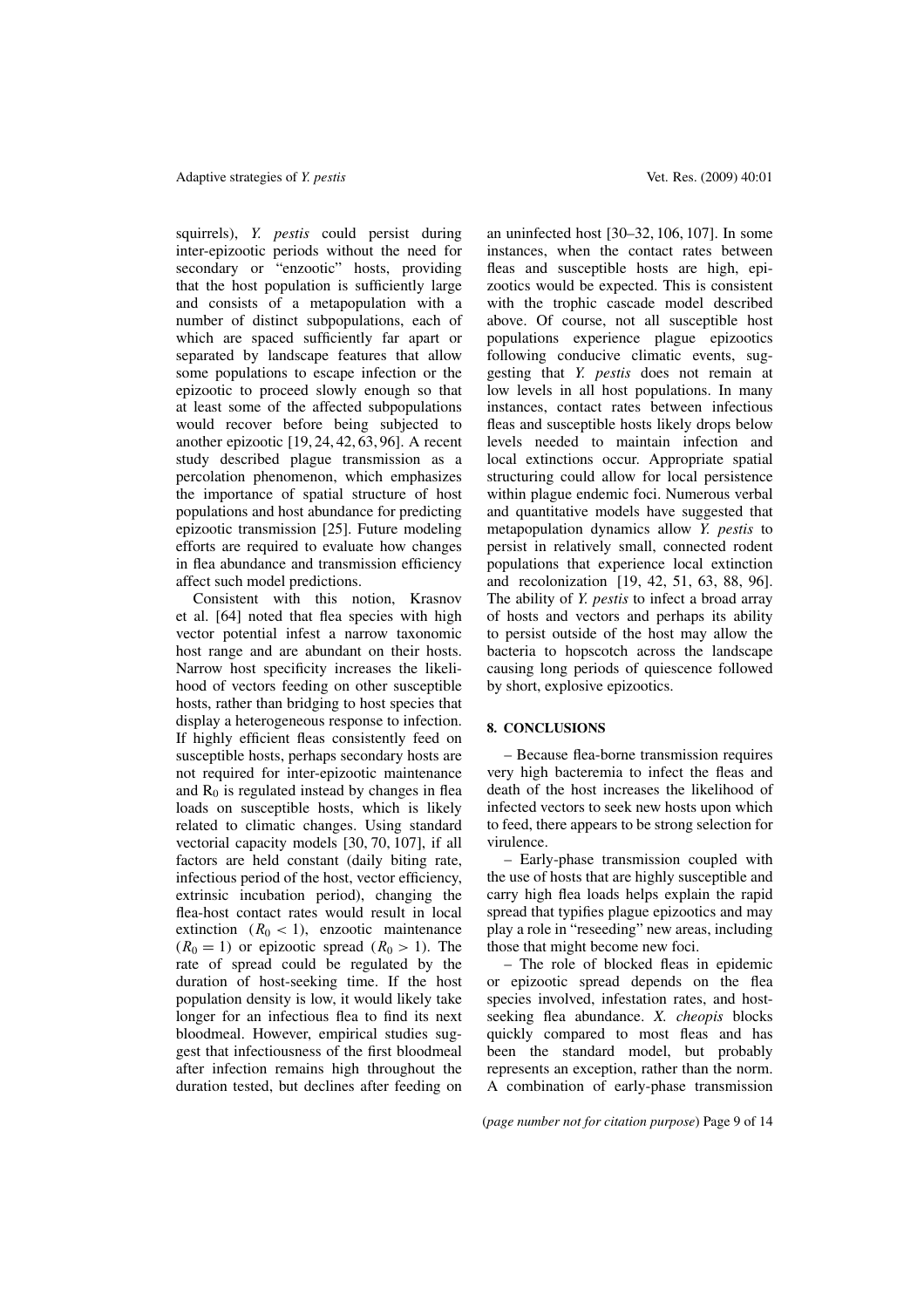and blocking probably helps to explain why this flea is so dangerous but other fleas that are important in epizootic spread probably rely mainly on early-phase transmission.

– Mechanisms of inter-epizootic maintenance of plague is not well-understood. Although fleas are generally short-lived, there is evidence of fleas surviving and maintaining infection for many months to over a year [9, 44, 61, 95]. This might be the situation in which biofilm production is most important because it could allow maintenance of the bacterium in the flea and, if the blocked flea survives long-term, would then enable the flea to have a reasonably good chance of transmitting *Y. pestis* if it finds another host weeks to months later. Thus, fleas could serve as a reservoir of infection and may act as a spark that initiates epizootics when flea loads and host densities are sufficiently high to support epizootics. Because this mechanism is expected to be fairly inefficient, it could explain the sporadic epizootic patterns that are typically observed. Alternatively, chronic infections in rodents, or persistence in soil could play a similar role in local persistence of *Y. pestis* in the absence of host to host transmission.

– Patchy landscapes leading to metapopulation structuring of susceptible host populations, coupled with the ability of *Y. pestis* to infect a broad array of hosts and vectors may contribute to the ability to be maintained within plague foci.

#### **REFERENCES**

[1] Achtman M., Zurth K., Morelli G., Torrea G., Guiyoule A., Carniel E., *Yersinia pestis*, the cause of plague, is a recently emerged clone of *Yersinia pseudotuberculosis*, Proc. Natl. Acad. Sci. USA (1999) 96:14043–14048.

[2] Anderson S.H., Williams E.S., Plague in a complex of white-tailed prairie dogs and associated small mammals in Wyoming, J. Wildl. Dis. (1997) 33:720– 732.

[3] Anonymous, Ecology of infectious diseases in natural populations, Cambridge, Cambridge University Press, 1995.

[4] Bacot A.W., Martin C.J., Observations on the mechanism of the transmission of plague by fleas, J. Hyg. (Plague Suppl. III) (1914) 13:423–439.

[5] Baltazard M., Bahmanyar M., Mofidi C., Seydian B., Kurdistan plague focus, Bull. World Health Organ. (1952) 5:441–472.

[6] Baltazard M., Karimi Y., Eftekhari M., Chamsa M., Mollaret H.H., La conservation interépizootique de la peste en foyer invétéré hypothèses de travail, Bull. Soc. Pathol. Exot. (1963) 56:1230–1241.

[7] Barnes A.M., Ogden L.J., Archibald W.S., Campos E., Control of plague vectors on *Peromyscus maniculatus* by use of 2% carbaryl dust in bait stations, J. Med. Entomol. (1974) 11:83–87.

[8] Barnes A.M., Surveillance and control of bubonic plague in the United States, Symp. Zool. Soc. Lond. (1982) 50:237–270.

[9] Bazanova L.P., Maevskii M.P., The duration of the persistence of plague microbe in the body of flea *Citellophilus tesquorum altaicus*, Med. Parazitol. (Mosk.) (1996) 45–48 (in Russian).

[10] Bazanova L.P., Maevskii M.P., Khabarov A.V., An experimental study of the possibility for the preservation of the causative agent of plague in the nest substrate of the long-tailed suslik, Med.Parazitol.(Mosk.) (1997) 37–39 (in Russian).

[11] Bazanova L.P., Nikitin A., Maevskii M.P., Conservation of *Yersinia pestis* in winter by *Citellophilus tesquorum altaicus* females and males, Med. Parazitol. (Mosk.) (2007) 34–36 (in Russian).

[12] Bell J.F., The infection of ticks (*Dermacentor variabilis*) with *Pasteurella tularensis*, J. Infect. Dis. (1941) 76:83–95.

[13] Bibikova V.A., Contemporary views on the interrelationships between fleas and the pathogens of human and animal diseases, Annu. Rev. Entomol. (1977) 22:23–32.

[14] Bizanov G., Dobrokhotova N.D., Experimental infection of ground squirrels (*Citellus pygmaeus* Pallas) with *Yersinia pestis* during hibernation, J. Infect. (2007) 54:198–203.

[15] Brinkerhoff R.J., Markeson A.B., Knouft J.H., Gage K.L., Montenieri J.A., Abundance patterns of two *Oropsylla* (Certatophyllidae: Siphonaptera) species on black-tailed prairie dog (*Cynomys ludovicianus*) hosts, J. Vector Ecol. (2006) 31:355–363.

[16] Brubaker R.R., The recent emergence of plague: a process of felonious evolution, Microb. Ecol. (2004) 47:293–299.

[17] Burroughs A.L., Sylvatic plague studies: The vector efficiency of nine species of fleas compared with *Xenopsylla cheopis*, J. Hyg. (1947) 43:371–396.

[18] Cavanaugh D.C., Marshall J.D., The influence of climate on the seasonal prevalence of platue in the Republic of Vietnam, J. Wildl. Dis. (1972) 8:85–93.

Page 10 of 14 (*page number not for citation purpose*)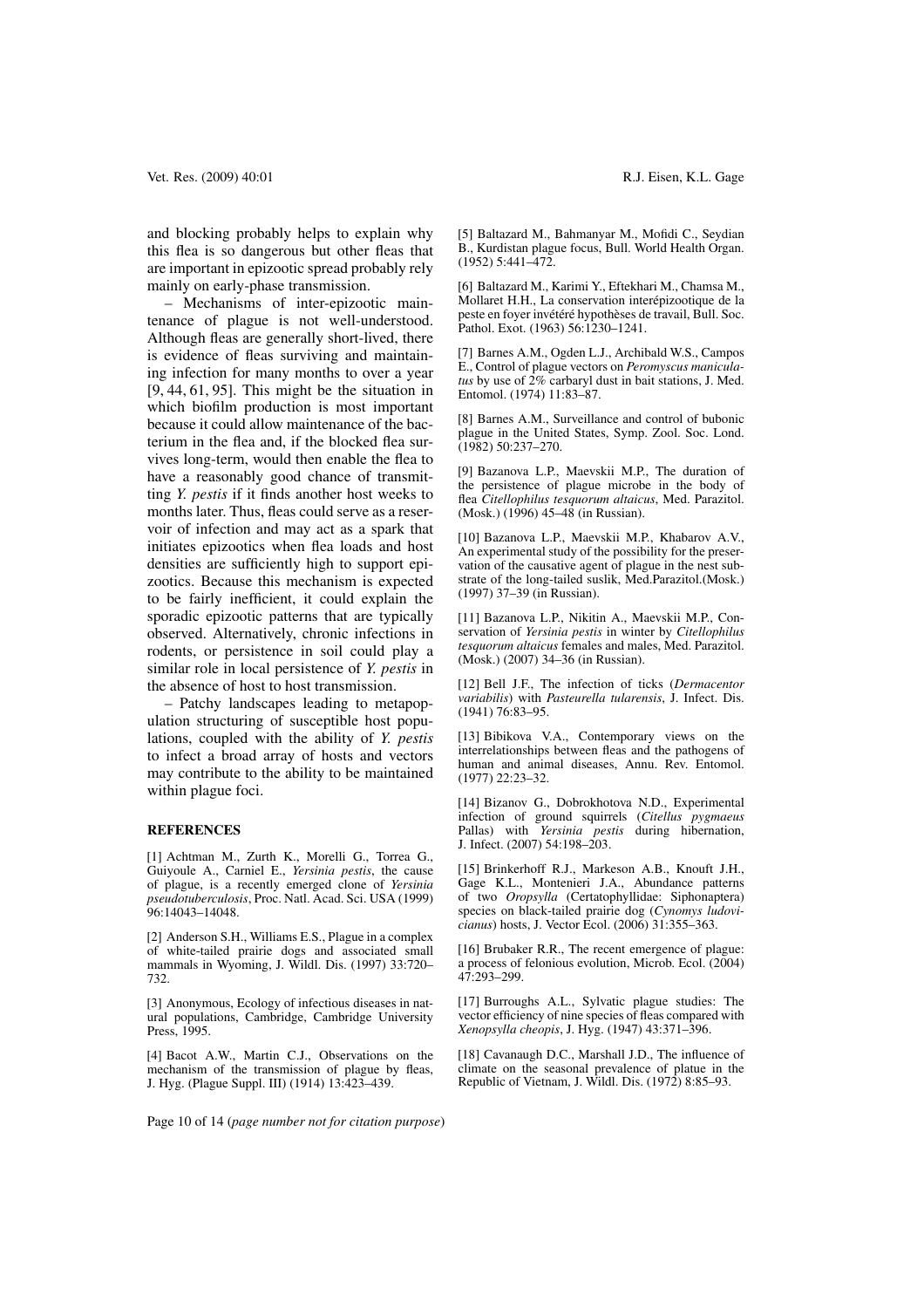#### Adaptive strategies of *Y. pestis* Vet. Res. (2009) 40:01

[19] Collinge S.K., Johnson W.C., Ray C., Matchett R., Grensten J., Cully J.F., et al., Landscape structure and plague occurrence in black-tailed prairie dogs on grasslands of the western USA, Landscape Ecol. (2005) 20:941–955.

[20] Cully J.F., Barnes A.M., Quan T.J., Maupin G., Dynamics of plague in a Gunnison's prairie dog colony complex from New Mexico, J. Wildl. Dis. (1997) 33:706–719.

[21] Darby C., Hsu J.W., Ghori N., Falkow S., *Caenorhabditis elegans*: plague bacteria biofilm blocks food intake, Nature (2002) 417:243–244.

[22] Davis R.M., Smith R.T., Madon M.B., Sitko-Cleugh E., Flea, rodent, and plague ecology at Chuchupate campground, Ventura County, California, J. Vector Ecol. (2002) 27:107–127.

[23] Davis S., Begon M., De Bruyn L., Ageyev V.S., Klassovskiy N.L., Pole S.B., et al., Predictive thresholds for plague in Kazakhstan, Science (2004) 304:736–738.

[24] Davis S., Klassovskiy N., Ageyev V., Suleimenov B., Atshabar B., Klassovskaya A., et al., Plague metapopulation dynamics in a natural reservoir: the burrow system as the unit of study, Epidemiol. Infect. (2007) 135:740–748.

[25] Davis S., Trapman P., Leirs H., Begon M., Heesterbeek J.A., The abundance threshold for plague as a critical percolation phenomenon, Nature (2008) 454:634–637.

[26] Domaradsky I.V., Is not plague a "protonosis"?, Med. Parazitol. (Mosk.) (1999) 2:10–13.

[27] Douglas J.R., Wheeler C.M., Sylvatic plague studies. II. The fate of *Pasteurella pestis* in the flea, J. Infect. Dis. (1943) 72:18–30.

[28] Drancourt M., Houhamdi L., Raoult D., *Yersinia pestis* as a telluric, human ectoparasite-borne organism, Lancet Infect. Dis. (2006) 6:234–241.

[29] Du Y., Rosqvist R., Forsberg A., Role of fraction 1 antigen of *Yersinia pestis* in inhibition of phagocytosis, Infect. Immun. (2002) 70:1453–1460.

[30] Eisen R.J., Bearden S.W., Wilder A.P., Montenieri J.A., Antolin M.F., Gage K.L., Early-phase transmission of *Yersinia pestis* by unblocked fleas as a mechanism explaining rapidly spreading plague epizootics, Proc. Natl. Acad. Sci. USA (2006) 103:15380–15385.

[31] Eisen R.J., Lowell J.L., Montenieri J.A., Bearden S.W., Gage K.L., Temporal dynamics of earlyphase transmission of *Yersinia pestis* by unblocked fleas: secondary infectious feeds prolong efficient transmission by *Oropsylla montana* (Siphonaptera: Ceratophyllidae), J. Med. Entomol. (2007) 44:672– 677.

[32] Eisen R.J., Wilder A.P., Bearden S.W., Montenieri J.A., Gage K.L., Early-phase transmission of *Yersinia pestis* by unblocked *Xenoopsylla cheopis* (Siphonaptera: Pulicidae) is as efficient as transmission by blocked fleas, J. Med. Entomol. (2007) 44: 678–682.

[33] Eisen R.J., Borchert J.N., Holmes J.L., Amatre G., Van Wyk K., Enscore R.E., et al., Earlyphase transmission of *Yersinia pestis* by cat fleas (*Ctenocephalides felis*) and their potential rolse as vectors in a plague endemic region of Uganda, Am. J. Trop. Med. Hyg. (2008) 949–956.

[34] Eisen R.J., Holmes J.L., Schotthoefer A.M., Vetter S.M., Montenieri J.A., Gage K.L., Demonstration of early-phase transmission of *Yersinia pestis* by the mouse flea, Aetheca wagneri, and implications for the role of deer mice as enzootic reservoirs, J. Med. Entomol. (2008) in press.

[35] Eisen R.J., Petersen J.M., Higgins C.L., Wong D., Levy C.E., Mead P.S., et al., Persistence of *Yersinia pestis* in soil under natural conditions, Emerg. Infect. Dis. (2008) 14:941–943.

[36] Eisen R.J., Vetter S.M., Holmes J.L., Bearden S.W., Montenieri J.A., Gage K.L., Source of host blood affectes prevalence of infection and bacterial loads of *Yersinia pestis* in fleas, J. Med. Entomol. (2008) 45:933–938.

[37] Engelthaler D.M., Hinnebusch B.J., Rittner C.M., Gage K.L., Quantitative competitive PCR as a technique for exploring flea-*Yersina pestis* dynamics, Am. J. Trop. Med. Hyg. (2000) 62:552–560.

[38] Enscore R.E., Biggerstaff B.J., Brown T.L., Fulgham R.E., Reynolds P.J., Engelthaler D.M., et al., Modeling relationships between climate and the frequency of human plague cases in the southwestern United States, 1960-1997, Am. J. Trop. Med. Hyg. (2002) 66:186–196.

[39] Eskey C.R., Haas V.H., Plague in the western part of the United States, Bull. Publ. Health Soc. (Kuala Lumpur) (1940) 254:1–83.

[40] Fine P.E.M., Epidemiological principles of vector-mediated transmission, In: McKelvey J.J., Eldridge B.F., Maramorosch K. (Eds.), Vectors of disease agents: Interactions with plants, animals, and man, Praeger Publishers, New York, 1981.

[41] Gage K.L., Ostfeld R.S., Olson J.G., Nonviral vector-borne zoonoses associated with mammals in the United States, J. Mammal. (1995) 76:695–715.

[42] Gage K.L., Kosoy M.Y., Natural history of plague: Perspectives from more than a century of research, Annu. Rev. Entomol. (2005) 50:505–528.

[43] Garrett-Jones C., Schidrawi G.R., Malaria vectorial capacity of a population of *Anopheles gambiae*: An

(*page number not for citation purpose*) Page 11 of 14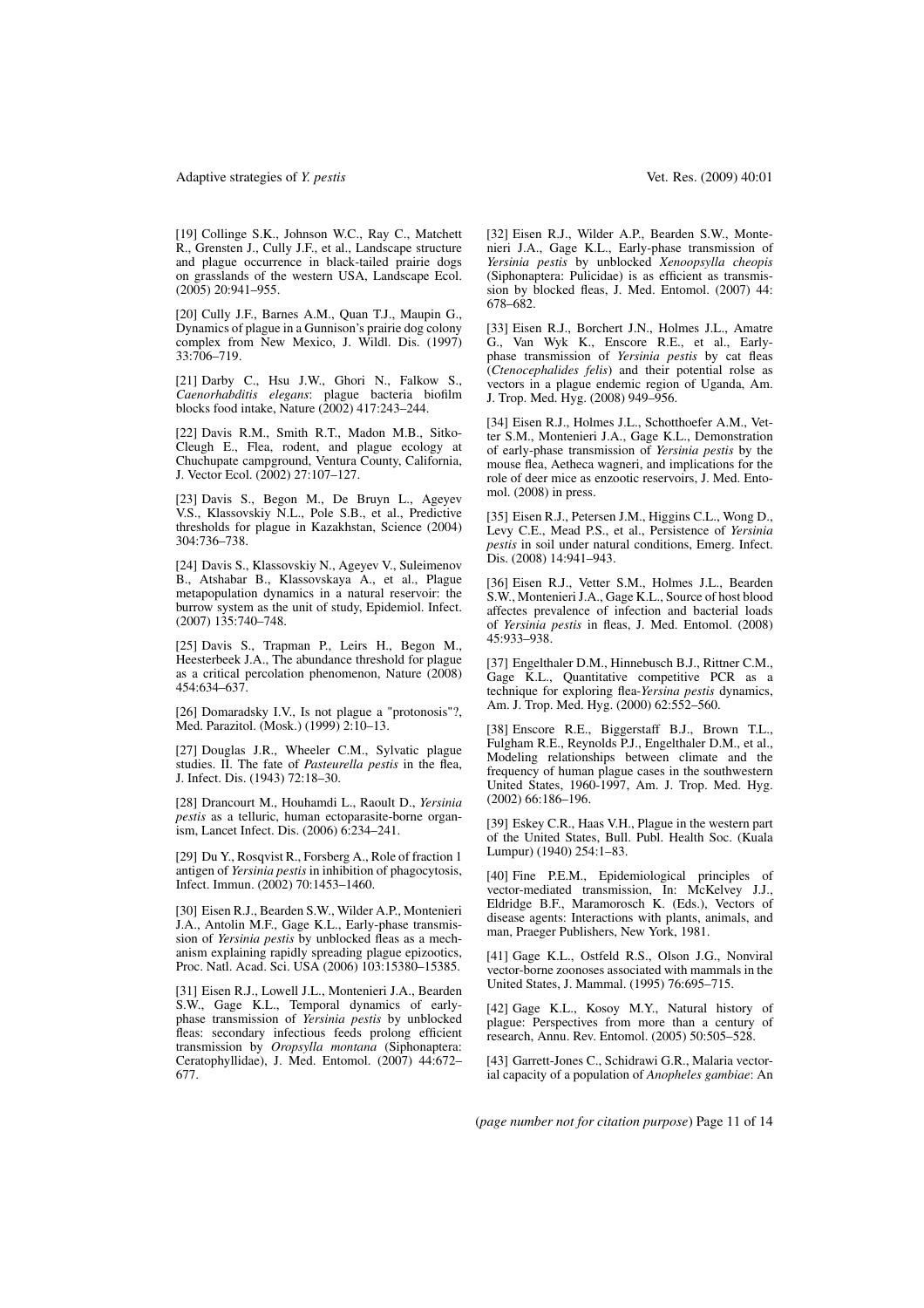exercise in epidemiological entomology, Bull. World Health Organ. (1969) 40:531–545.

[44] Golov D.A., Ioff A.G., On the question of the role of rodent fleas in the southeastern part of the USSR and the epidemiology of plague, Proceedings of the first All-Russian Anti-Plague Conference Saratov (1928) 102–105.

[45] Gratz N., Rodent reservoirs and flea vectors of natural foci of plague, In: Plague manual: epidemiology, distribution, surveillance and control, World Health Organization, Geneva, 1999.

[46] Guinet F., Ave P., Jones L., Huerre M., Carniel E., Defective innate cell response and lymph node infiltration specify *Yersinia pestis* infection, PLoS ONE (2008) 3:e1688.

[47] Hinnebusch B.J., Perry R.D., Schwan T.G., Role of the *Yersinia pestis* hemin storage (hms) locus in the transmission of plague by fleas, Science (1996) 273:367–370.

[48] Hinnebusch B.J., Bubonic plague: a molecular genetic case history of the emergence of an infectious disease, J. Mol. Med. (1997) 75:645–652.

[49] Hinnebusch B.J., Rudolph A.E., Cherepanov P., Dixon J.E., Schwan T.G., Forsberg A., Role of *Yersinia murine* toxin in survival of *Yersinia pestis*in the midgut of the flea vector, Science (2002) 296:733–735.

[50] Hinnebusch B.J., The evolution of flea-borne transmission in *Yersinia pestis*, Curr. Issues Mol. Biol. (2005) 7:197–212.

[51] Hirst L.F., The Conquest of Plague, Claredon Press, Oxford, 1953, 478 p.

[52] Holdenried R., Sylvatic plague studies: VII. Plague transmission potentials for the fleas *Diamanus montanus* and *Polygnis gwyni* compared with *Xenopsylla cheopis*, J. Infect. Dis. (1952) 90:131–140.

[53] Holdenried R., Morlan H.B., Plague-infected fleas from northern New Mexico wild rodents, J. Infect. Dis. (1955) 96:133–137.

[54] Hoogland J.L., Davis S., Benson-Amram S., Labruna D., Goossens B., Hoogland M.A., Pyraperm kills fleas and halts plague among Utah prairie dogs, Southwest. Nat. (2004) 49:376–383.

[55] Hubbard C.A., Fleas of Western North America: Their relation to public health, The Iowa State College Press, Ames, Iowa, 1947, 533 p.

[56] Karimi P.Y., Conservation naturelle de la peste dans le sol, Bull. Soc. Pathol. Exot. Filiales (1963) 56:1183–1186.

[57] Kartman L., Prince F.M., Studies on *Pasteurella pestis* in fleas. V. The experimental plague-vector efficiency of wild rodent fleas compared with *Xenopsylla cheopis*, together with observations on the influence of temperature, Am. J. Trop. Med. Hyg. (1956) 5:1058–1070.

[58] Kartman L., Quan S.F., McManus A.G., Studies on Pasteurella pestis in Fleas. IV. Experimental blocking of *Xenopsylla vexabilis hawaiiensis* and *Xenopsylla cheopis* with an avirulent strain, Exp. Parasitol. (1956) 5:435–440.

[59] Kartman L., Prince F.M., Quan S.F., Studies on Pasteurella pestis in fleas. VII. The plague-vector efficiency of *Hystrichopsylla linsdalei* compared with *Xenopsylla cheopis* under experimental conditions, Am. J. Trop. Med. Hyg. (1958) 7:317–322.

[60] Kartman L., Prince F.M., Quan S.F., Stark H.E., New knowledge on the ecology of sylvatic plague, Ann. NY Acad. Sci. (1958) 70:668–711.

[61] Kartman L., Quan S.F., Lechleitner R.R., Die-off of a Gunnison's prairie dog colony in central Colorado II. Retrospective determination of plague infection in flea vectors, rodents and man, Zoonoses Res. (1962) 1:201–224.

[62] Keeling M.J., Gilligan C.A., Bubonic plague: a metapopulation model of a zoonosis, Proc. Biol. Sci. (2000) 267:2219–2230.

[63] Keeling M.J., Gilligan C.A., Metapopulation dynamics of bubonic plague, Nature (2000) 407:903– 906.

[64] Krasnov B.R., Shenbrot G.I., Mouillot D., Khokhlova I.S., Poulin R., Ecological characteristics of flea species relate to their suitability as plague vectors, Oecologia (2006) 149:474–481.

[65] Lahteenmaki K., Kukkonen M., Jaatinen S., Suomalainen M., Soranummi H., Virkola R., et al., *Yersinia pestis* Pla has multiple virulence-associated functions, Adv. Exp. Med. Biol. (2003) 529:141–145.

[66] Lang J.D., Rodent-flea-plague relationships at the higher elevations of San Diego County, California, J. Vector Ecol. (2004) 29:236–247.

[67] Laudisoit A., Leirs H., Makundi R.H., Van Dongen S., Davis S., Neerinckx S., et al., Plague and the human flea, Tanzania, Emerg. Infect. Dis. (2007) 13:687–693.

[68] Lechleitner R.R., Kartman L., Goldenberg M.I., Hudson B.W., An epizootic of plague in Gunnison's prairie dogs (*Cynomys gunnisoni*) in south-central Colorado, Ecology (1968) 49:734–743.

[69] Levy C.E., Gage K.L., Plague in the United States, 1995–1997, Infect. Med. (1999) 16:54–64.

[70] Lorange E.A., Race B.L., Sebbane F., Hinnebusch B.J., Poor vector competence of fleas and the evolution of hypervirulence in *Yersinia pestis*, J. Infect. Dis. (2005) 191:1907–1912.

Page 12 of 14 (*page number not for citation purpose*)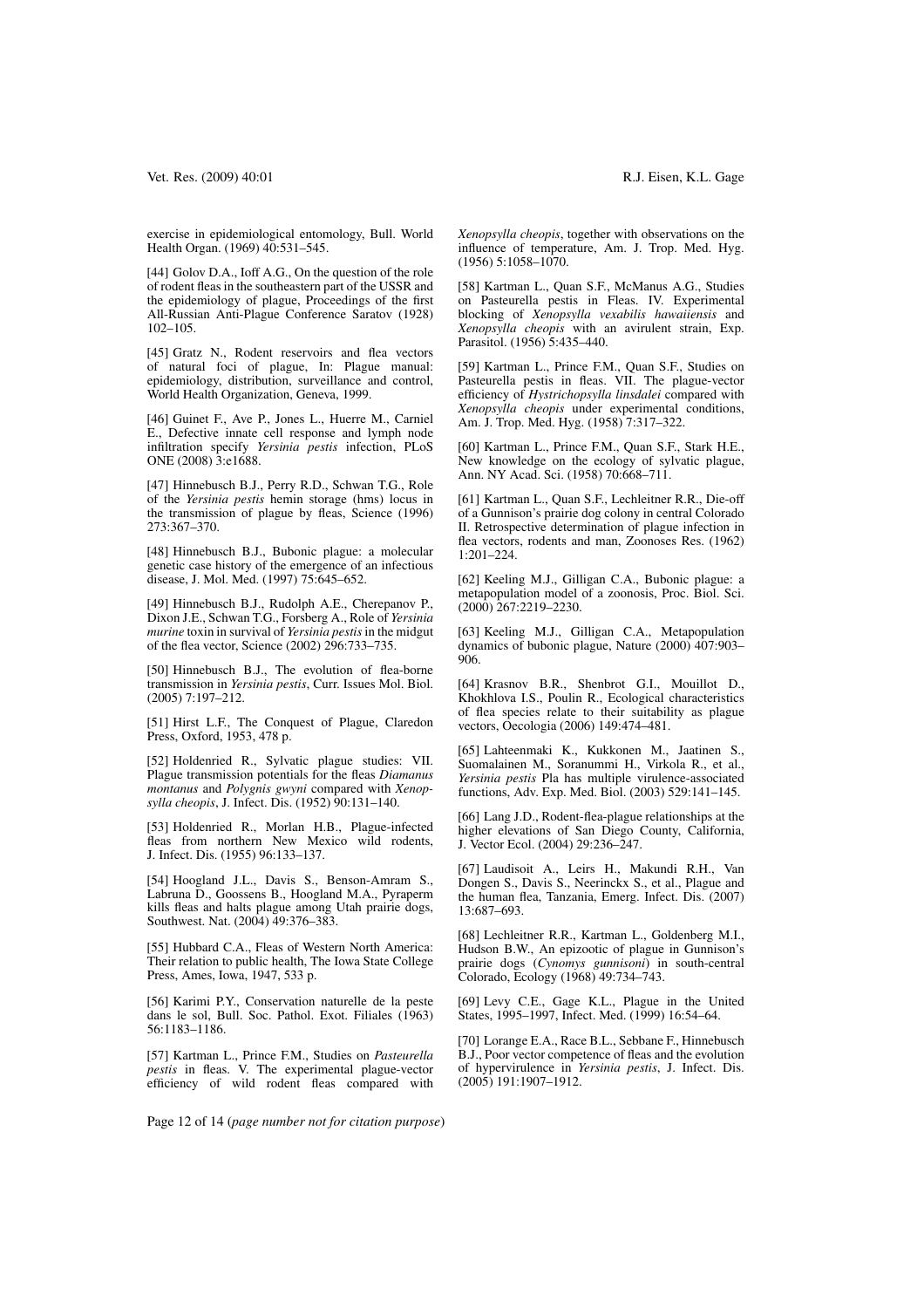#### Adaptive strategies of *Y. pestis* Vet. Res. (2009) 40:01

[71] Macdonald G., Epidemiologic models in studies of vector-borne diseases, Public Health Rep. (1961) 76:753–764.

[72] Maevskii M.P., Bazanova L.P., Popkov A.F., The survival of the causative agent of plaque in the longtailed suslik from a Tuva natural focus in wintertime, Med. Parazitol. (Mosk.) (1999) 55–58 (in Russian).

[73] McCoy G.W., A note on squirrel fleas as plague carriers, Public Health Rep. (1910) 25:465.

[74] Meyer K.F., The modern outlook on plague in California, Bureau Vector Control, State Dept Public Health Calif. Vector Views (1955) 2:41–43.

[75] Mollaret H., Conservation du bacille de la peste durant 28 mois en terrier artificiel: demonstration experimentale de la conservation interepizootique de las peste dans ses foyers inveteres, C. R. Acad. Sci. Paris (1968) 267:972-973.

[76] Mollaret H., The causes of plague inveteration in its natural foci, Bull. Soc. Pathol. Exot. Filiales (1971) 64:713–717 (in French).

[77] Mollaret H.H., Experimental Preservation of Plague in Soil, Bull. Soc. Pathol. Exot. Filiales (1963) 56:1168–1182 (in French).

[78] Mollaret H.H., Remarks on the report of Messieurs Brygoo and Dodin apropos of telluric plague and of burrowing plague. Madagascan data, Bull. Soc. Pathol. Exot. Filiales (1965) 58:140–154 (in French).

[79] Mollaret H.H., New knowledge in the field of plague epidemiology, Med. Monatsschr. (1969) 23:338–344 (in German).

[80] Nelson B.C., Smith C.R., Ecological effects of a plague epizootic on the activities of rodents inhabiting caves a Lava Beds National Monument, California, J. Med. Entomol. (1976) 13:51–61.

[81] Nikul'shin S.V., Onatskaia T.G., Lukanina L.M., Bondarenko A.I., Associations of the soil amoeba Hartmannella rhysodes with the bacterial causative agents of plague and pseudotuberculosis in an experiment, Zh. Mikrobiol. Epidemiol. Immunobiol. (1992) 2–5 (in Russian).

[82] Oyston P.C., Isherwood K.E., The many and varied niches occupied by *Yersinia pestis* as an arthropod-vectored zoonotic pathogen, Antonie van Leeuwenhoek (2005) 87:171–177.

[83] Parkhill J., Wren B.W., Thomson N.R., Titball R.W., Holden M.T., Prentice M.B., et al., Genome sequence of *Yersinia pestis*, the causative agent of plague, Nature (2001) 413:523–527.

[84] Parmenter R.R., Yadav E.P., Parmenter C.A., Ettestad P., Gage K.L., Incidence of plague associated with increased winter-spring precipitation in New Mexico, Am. J. Trop. Med. Hyg. (1999) 61:

[85] Perry R.D., Fetherston J.D., *Yersinia pestis* – etiologic agent of plague, Clin. Microbiol. Rev. (1997) 10:35–66.

814–821.

[86] Poland J.D., Barnes A.M., Plague, In: Steele J.H. (Ed.), CRC Handbook Series in Zoonoses, Section A: Bacterial, rickettsial and mycotic diseases, Volume I, CRC Press Inc., Boca Raton, FL, 1979, pp. 515–559.

[87] Poland J.D., Quan T.J., Barnes A.M., Plague, In: Beran G.W. (Ed.), CRC Handbook Series in Zoonoses, Section A: Bacterial, Rickettsial, and Mycotic Diseases, CRC Press, Boca Raton, FL, 1994, pp. 93–112.

[88] Pollitzer R., Plague, World Health Organization Monograph Series No. 22, Geneva, Switzerland, 1954, 698 p.

[89] Pushkareva V.I., Experimental evaluation of interaction between *Yersinia pestis* and soil infusoria and possibility of prolonged preservation of bacteria in the protozoan oocysts, Zh. Mikrobiol. Epidemiol. Immunobiol. (2003) 40–44 (in Russian).

[90] Quan S.F., Burroughs A.L., Holdenried R., Meyer K.F., Studies on the prevention of experimental plague epizootics instituted among mice by infected fleas, Estratto dagli atti del VI Congresso Internazionale di Microbiologia (1953) 5:1–4.

[91] Quan S.F., Kartman L., Ecological studies of wild rodent plague in the San Franciso Bay Area of California VIII. Susceptibility of wild rodents to experimental plague infection, Zoonoses Res. (1962) 1:121–144.

[92] Salkeld D.J., Stapp P., No evidence of deer mouse involvement in plague (*Yersinia pestis*) epizootics of prairie dogs, Vector Borne Zoonotic Dis. (2008) 8:331–337.

[93] Sebbane F., Gardner D., Long D., Gowen B.B., Hinnebusch B.J., Kinetics of disease progression and host response in a rat model of bubonic plague, Am. J. Pathol. (2005) 166:1427–1439.

[94] Seery D.B., Biggins D.E., Montenieri J.A., Enscore R.E., Tanda D.T., Gage K.L., Treatment of black-tailed prairie dog burrows with deltamethrin to control fleas (Insecta: Siphonaptera) and plague, J. Med. Entomol. (2003) 40:718–722.

[95] Sharets A.S., Berendyev S.A., Krasnikova L.V., Tristan D.F., Effectiveness of the one shot marmot control, Trudy Sredneaziatskogo Protivochumnogo Instituta Monograph, Almaty, Kazakhstan, 1958, pp. 145–147.

[96] Snall T., O'Hara R.B., Ray C., Collinge S.K., Climate-driven spatial dynamics of plague among prairie dog colonies, Am. Nat. (2008) 171:238–248.

(*page number not for citation purpose*) Page 13 of 14